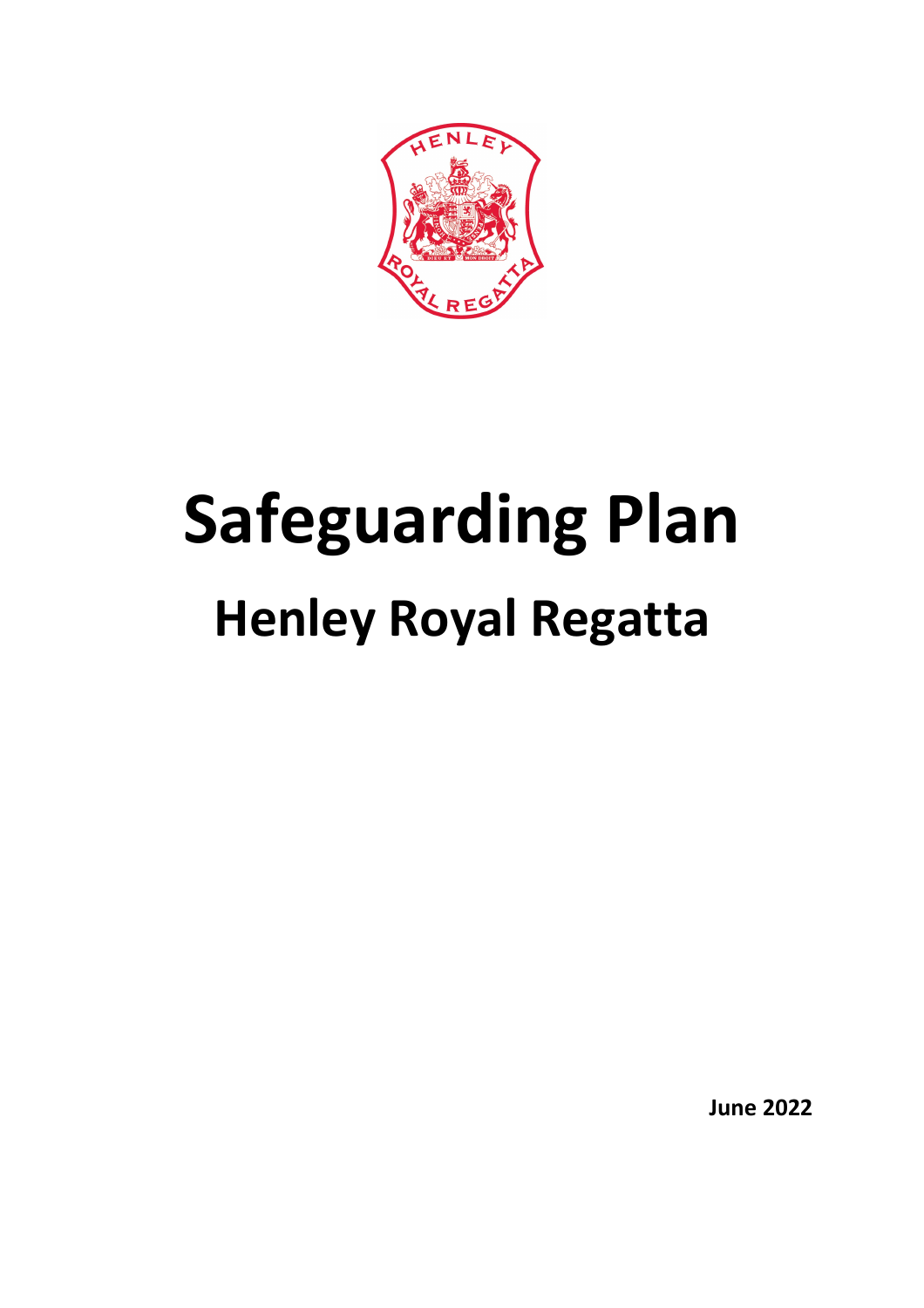# **Safeguarding Plan**

| <b>Contents</b> |                                              |                                                     | Page |  |
|-----------------|----------------------------------------------|-----------------------------------------------------|------|--|
| 1.              | Introduction                                 | 3                                                   |      |  |
|                 | a)                                           | Safeguarding Policy                                 | 3    |  |
|                 | b)                                           | Purpose of the Safeguarding Plan                    | 3    |  |
| 2.              |                                              | <b>Recruitment Procedures</b>                       | 4    |  |
| 3.              |                                              | <b>Roles and Responsibilities</b>                   | 4    |  |
|                 |                                              | 4. Reporting Structure                              | 4    |  |
|                 | a)                                           | Procedure for addressing any concern that is raised | 4    |  |
|                 | b)                                           | What should be reported                             | 5    |  |
| 5.              | <b>Security</b>                              |                                                     | 5    |  |
|                 | a)                                           | <b>Emergency Procedure</b>                          | 5    |  |
|                 | b)                                           | Accreditation                                       | 5    |  |
| 6.              |                                              | <b>Medical Provision</b>                            | 6    |  |
| 7.              | <b>Responsibilities of Schools and Clubs</b> |                                                     |      |  |
| 8.              |                                              | <b>Code of Conduct</b>                              | 6    |  |
|                 | a)                                           | Competitors                                         | 6/7  |  |
|                 | b)                                           | Coaches                                             | 7    |  |
|                 | c)                                           | Media (Photography, Filming and Interview)          | 7/8  |  |
| 9.              |                                              | <b>Missing and Found Person Procedure</b>           | 8    |  |
|                 | a)                                           | <b>Missing Person Procedure</b>                     | 8    |  |
|                 | b)                                           | <b>Found Person Procedure</b>                       | 8/9  |  |
|                 | c)                                           | Communication                                       | 9    |  |
|                 |                                              | 10. Monitoring of the Safeguarding Plan             | 9    |  |
|                 |                                              |                                                     |      |  |

## **Appendices**

| i)  | <b>Contact Telephone Numbers</b>                                       | 10    |
|-----|------------------------------------------------------------------------|-------|
| ii) | Site Plan                                                              | 11    |
|     | iii) Procedure for dealing with a Safeguarding/Welfare issue           | 12    |
|     | iv) Procedure for dealing with a Safeguarding/Welfare issue -flowchart | 13    |
| v)  | <b>Concern Reporting Form</b>                                          | 14/15 |
|     | vi) Missing Persons Reporting Structure                                | 16    |
|     | vii) Missing and Found Person Reporting Forms                          | 17/18 |
|     | viii) Official Photographer Code of Conduct                            | 19    |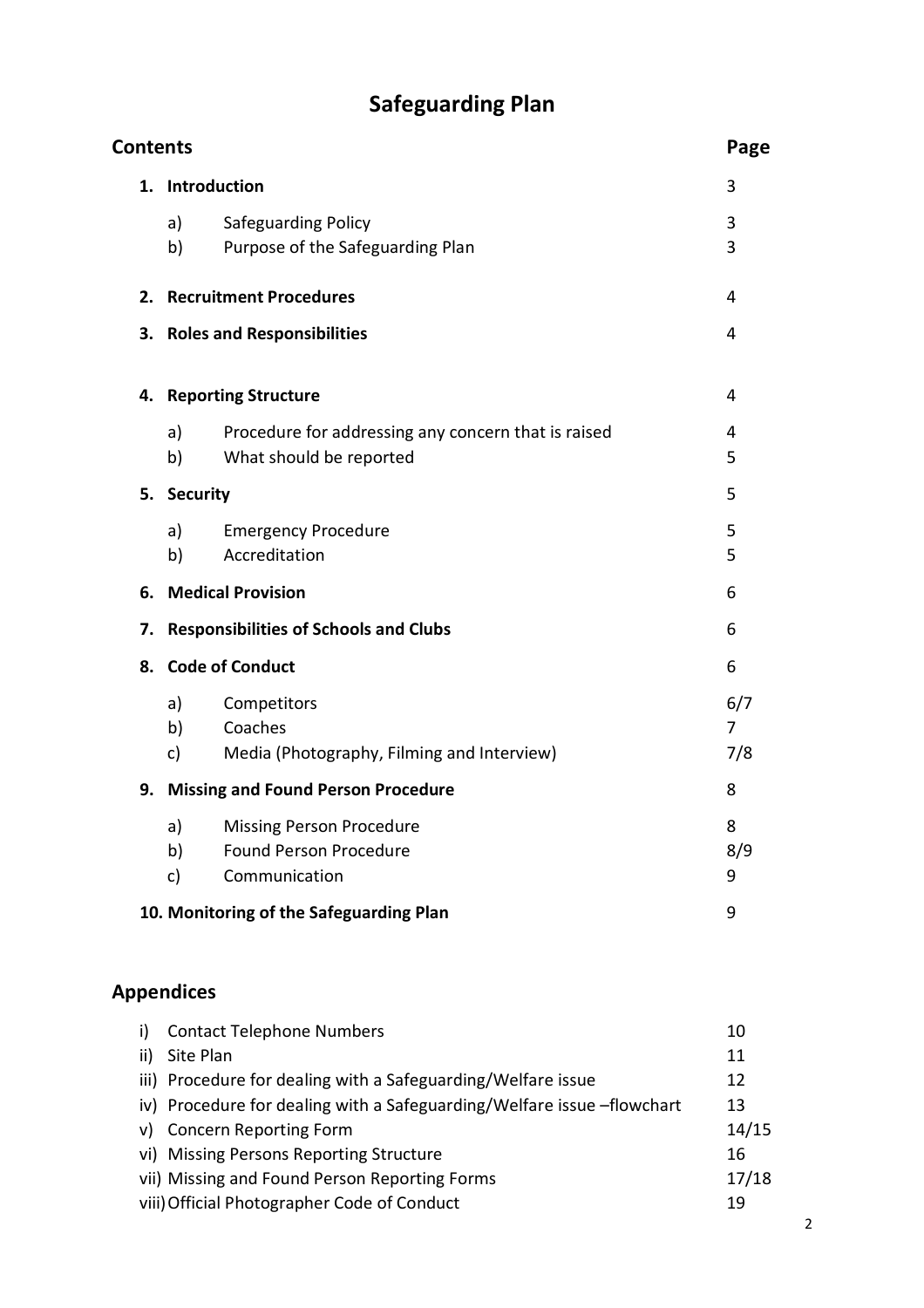#### **1. Introduction**

#### **a) Safeguarding Policy**

The Stewards of Henley Royal Regatta (HRR) believe that the welfare and wellbeing of all children (young people under the age of 18) and 'adults at risk' attending or taking part in the Regatta are of the highest concern and acknowledge the duty of care to safeguard and promote the welfare of all such persons. The Stewards are committed to ensuring safeguarding practice reflects statutory responsibilities, government guidance and complies with best practice. All suspicions, concerns and allegations of harm will be taken seriously and responded to swiftly and appropriately.

The overall responsibility for any decisions relating to this policy and procedures lies with the Committee of Management acting through its Chairman and Event Welfare Officer (EWO).

#### **b) Purpose of the Safeguarding Plan**

- i) To promote and ensure the wellbeing of those children and 'adults at risk' attending or taking part in the Regatta in 2022.
- ii) To ensure that those responsible for the welfare of children and 'adults at risk':
- understand their safeguarding role and responsibilities;
- understand the procedures for responding to concerns about the welfare of children and 'adults at risk';
- are able to act on these appropriately and effectively.

As part of our safeguarding policy, HRR will:

- ensure robust safeguarding arrangements and procedures are in operation;
- ensure everyone understands their roles and responsibilities in respect of safeguarding, and provide appropriate training to recognise and respond to safeguarding concerns;
- ensure appropriate action is taken in the event of incidents/concerns of abuse;
- ensure that confidential, detailed and accurate records of all safeguarding concerns are maintained and securely stored at Regatta Headquarters;
- prevent the employment/deployment of unsuitable individuals.

The policy and procedures will be widely promoted and are mandatory for everyone involved in HRR. Failure to comply with the policy and procedures will be addressed without delay and may ultimately result in dismissal/exclusion from the organisation.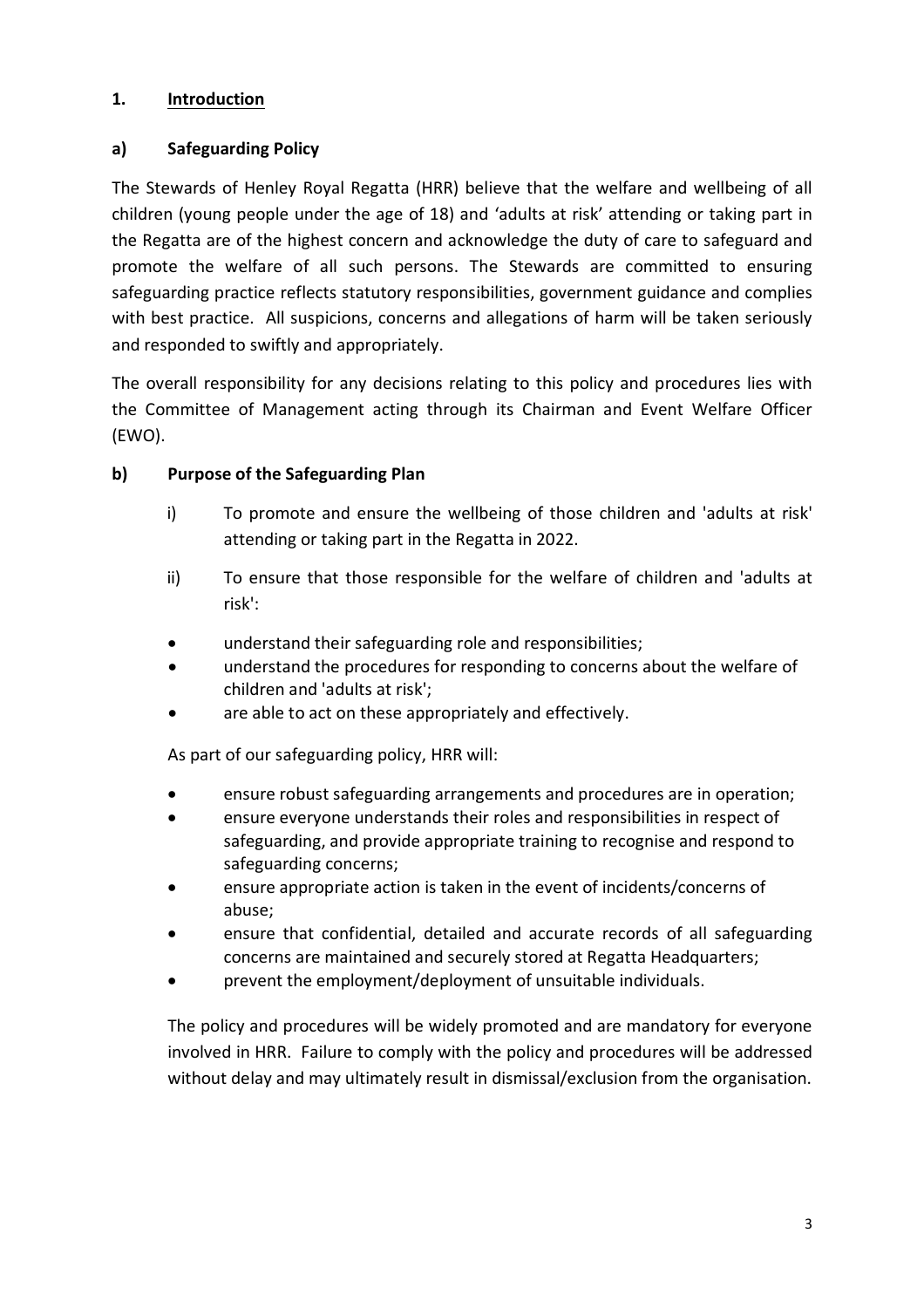#### **2. Recruitment Procedures**

The recruitment and selection procedures will take all reasonable steps to ensure unsuitable people are prevented from working at HRR. The recruitment and selection guidelines include: deciding the skills and experience required for specific roles, interviewing applicants - voluntary or paid - prior to employment, and requesting references and taking them up for key positions. Safeguarding training and briefing notes are provided, and enhanced Disclosure and Barring Service (DBS) checks are undertaken for all welfare and medical personnel.

#### **3. Roles and Responsibilities**

HRR will appoint an EWO who will have overall responsibility for implementing the Safeguarding Plan, and Welfare Assistants (WAs) who will act as the first point of contact for any concerns or allegations. There is a dedicated 'welfare' mobile, in addition the WA can be contacted via the Crew Enquiries Office and Secretary's Tent during the Regatta. Contact details for the WA will be posted on the Crew Notice Board in the Boat Tent Area and the welfare mobile number is also included in the 'Notes and Instructions for Competitors and Coaches' document. The Safeguarding Plan is available to download from the Regatta Entries website (www.regattaentries.co.uk).

#### **4. Reporting Structure**

#### **a) Procedure for addressing any concern that is raised**

- Inform the WA of any concern relating to the welfare of a child or 'adult at risk' via the welfare mobile number, posted on the Crew Notice Board in the Boat Tent Area, on the *Welfare & Safeguarding - Key Information* document issued to all relevant personnel and in the 'Notes and Instructions for Competitors and Coaches' document.
- If s/he is unavailable contact the Regatta Secretary.
- The person reporting the concern should complete a short *'Concern Reporting Form'*, (Appendix v), giving details of what happened, where the incident took place and when, who was involved, and where the individual can be located. Copies of the form are available from the Welfare Assistants based in the Crew Enquiries Office and in the Secretary's Tent.
- The WA will speak to the individual to make an initial assessment and, if possible, resolve the concern.
- If a resolution cannot be achieved, the WA will contact the EWO who will decide on the appropriate action and contact the relevant authority.
- In the case of an emergency when the EWO is unavailable, the WA will escalate to the Regatta Secretary.
- All concerns raised will be recorded by the EWO or WA and stored securely by the Regatta Secretary.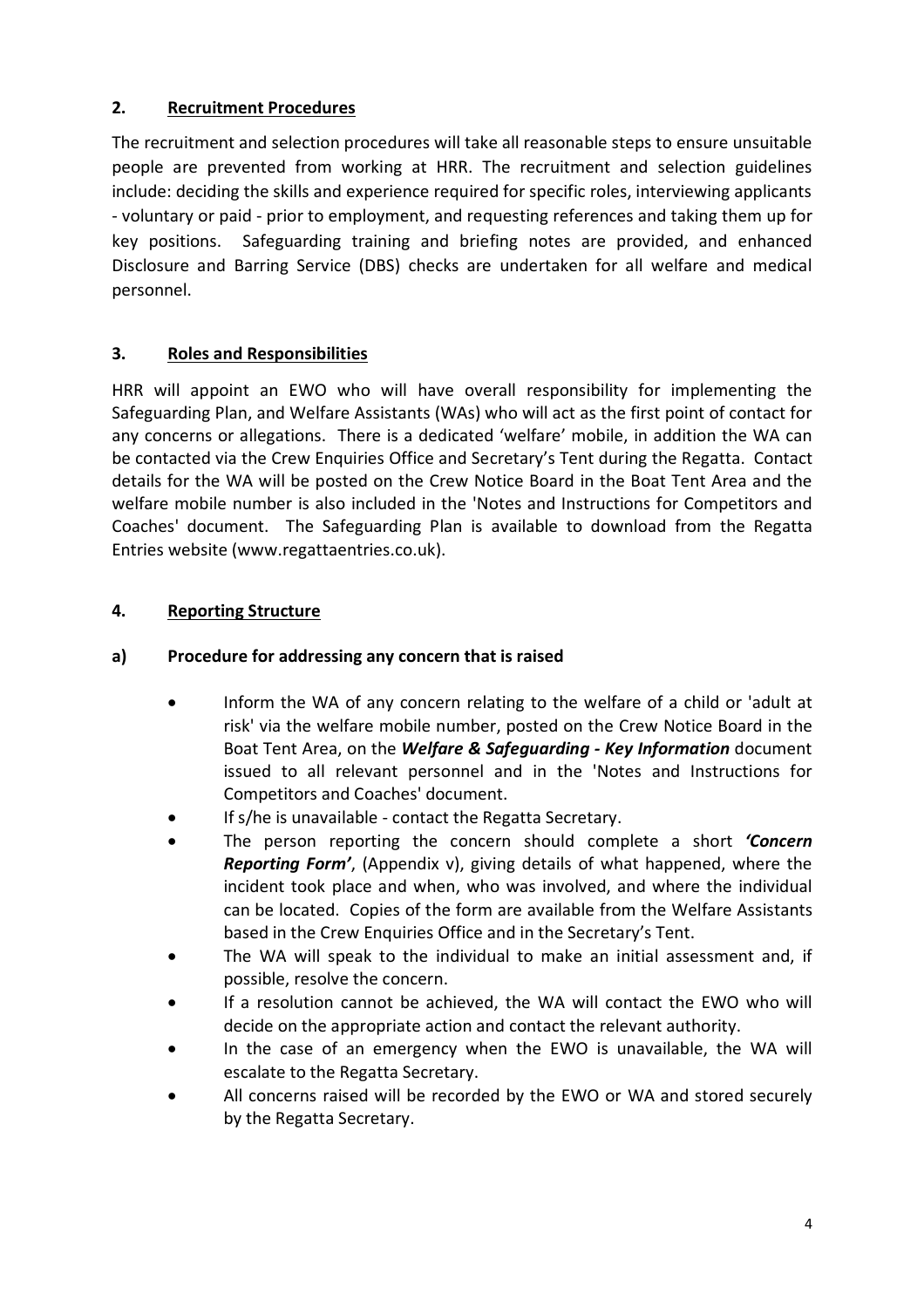#### **4. Reporting Structure (continued)**

#### **b) What should be reported**

- General concerns about the welfare of a child(ren) and/or 'adult(s) at risk'.
- Any suspicion or allegation related to a child protection/safeguarding incident, including bullying, poor practice and prejudicial behaviour.

All accidents and incidents, no matter how trivial they might appear, for example:

- Any injury to any part of a person's body requiring medical treatment.
- Any event or circumstance which, it is believed, could have resulted in:
	- bodily injury, illness, shock or other condition requiring immediate treatment,
	- a person's exposure to a substance hazardous to health,
	- damage to the site, equipment, vehicle or personal property.

#### **5. Security**

Security is organised by HRR. Security staff control access at every entry/exit point. Access to the Boat Tent Area and Regatta Enclosure is restricted to those who have correct accreditation. Access to the changing facilities is monitored by designated staff from Thursday, 23 June. Prior to this date, Coaches are responsible for supervising junior athletes using the changing facilities. From Saturday, 25 June, access to the changing facilities is restricted to Competitor Badge holders.

#### **a) Emergency Procedures**

Key staff and volunteers will be given a detailed briefing document in relation to emergency procedures.

In the event of an emergency, announcements will be made over the PA system giving clear instructions. All individuals must follow the instructions. In the event of a significant incident the venue should be immediately evacuated - junior competitors under the direction of their coach (if possible).

#### **b) Accreditation**

Every competitor is issued with a competitor badge. There will be two colours, one for junior competitors (**BLACK TEXT ON GREEN**) and a second for adult competitors (**DARK PINK ON WHITE**) to enable easy identification for officials, staff and volunteers.

Officials, staff and volunteers must be vigilant and report anything suspicious, such as someone taking photos in the changing area; someone unknown to the crews hanging around, or someone tampering with equipment. The procedures for reporting any suspicious behaviour will have been highlighted to the relevant staff.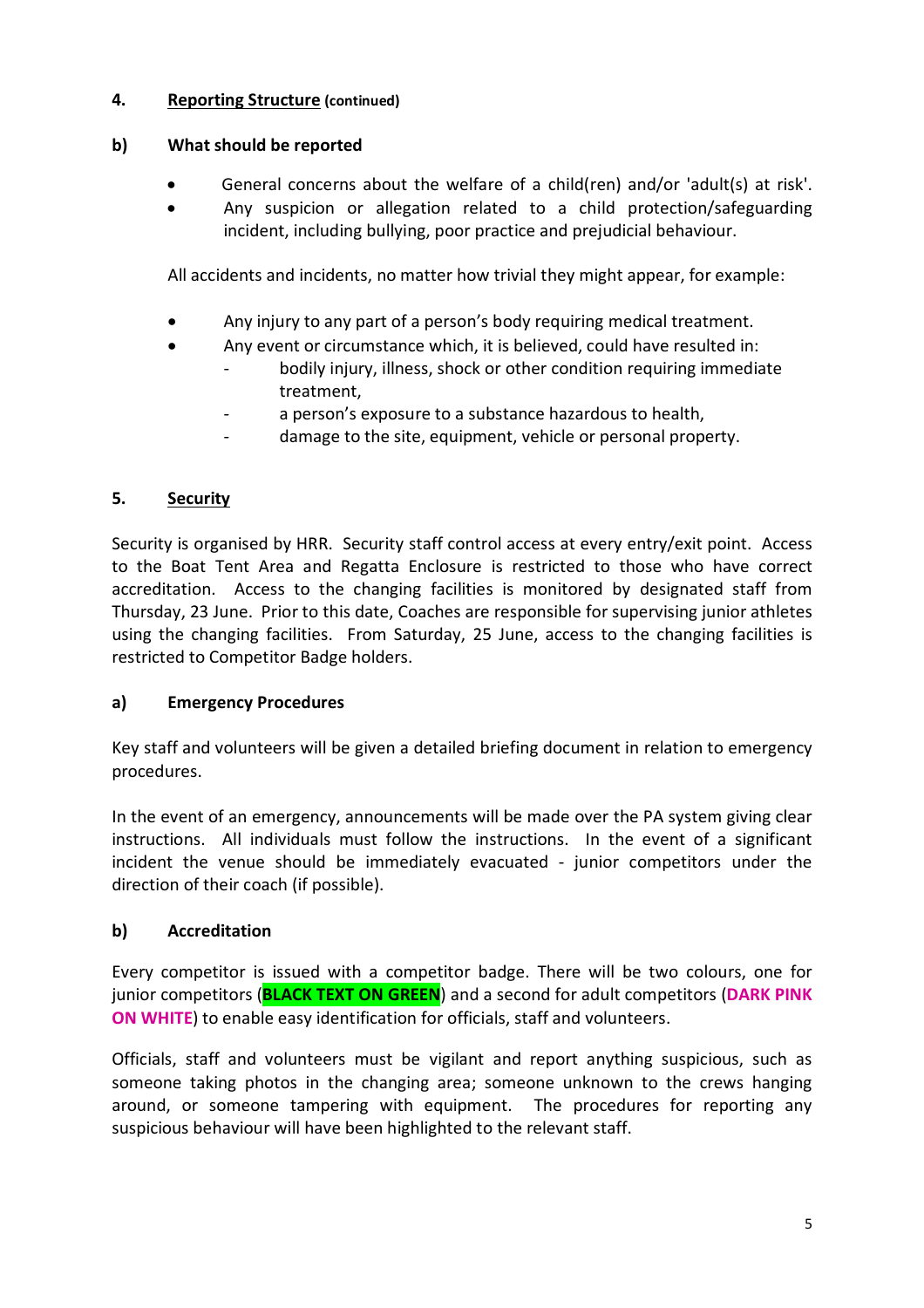#### **6. Medical Provision**

|                         | Date                  | Time                               |
|-------------------------|-----------------------|------------------------------------|
| <b>Qualifying Races</b> | 24/06/22              | 08:00-20:00                        |
| <b>Training</b>         | $25/06/22 - 27/06/22$ | 08:00-20:00                        |
| Regatta                 | $28/06/22 - 03/07/22$ | $08:00 - 20:30$ Tuesday - Saturday |
|                         |                       | $10:00 - 20:00$ Sunday             |

Medical provision for competitors will be provided as follows:-

It is recommended that junior competitors are accompanied by the responsible adult (or a friend) to the Medical Tent. Permission should be sought from the junior competitor for the responsible adult (or their friend) to be present when receiving treatment.

The Medical Tent is located in the Boat Tent Area and is clearly marked on the site plan as  **First Aid** (Appendix ii).

Outside of these times, **or in the case of an emergency dial 112 or 999.** 

#### **7. Responsibilities of Schools and Clubs**

Each crew that includes junior competitors, including coxes, is required to have a named coach or responsible adult who must be over the age of 18, named on the Entry Form as the Emergency Contact, and a current mobile number for that person must be provided. If a substitute coach or responsible adult comes to the Regatta s/he must contact the Crew Enquiries Office to register his/her name and mobile number.

The coach, responsible adult or staff member designated as being in *loco parentis* is responsible for the welfare, safety and appropriate supervision of his/her competitors, and is expected to know their whereabouts at all times during the Regatta. S/he is also responsible for the appropriate conduct of junior competitors, ensuring that they adhere to the 'Qualification and General Rules of Henley Royal Regatta' (see 8. Code of Conduct).

The duties of clubs that have 'crews containing children' (junior competitors) are stated in the 'Entry Form Notes', and in submitting the Entry Form the club official is agreeing to abide by the 'Qualification and General Rules of Henley Royal Regatta'.

HRR expects all schools and clubs to have their own up-to-date Safeguarding Policies and to ensure that these are implemented.

#### **8. Code of Conduct**

#### **a) Competitors**

At all times, whether training or competing, competitors should:

- Act in accordance with the 'Qualification and General Rules of Henley Royal Regatta'.
- Not take banned substances (Rule 36 Anti-Doping).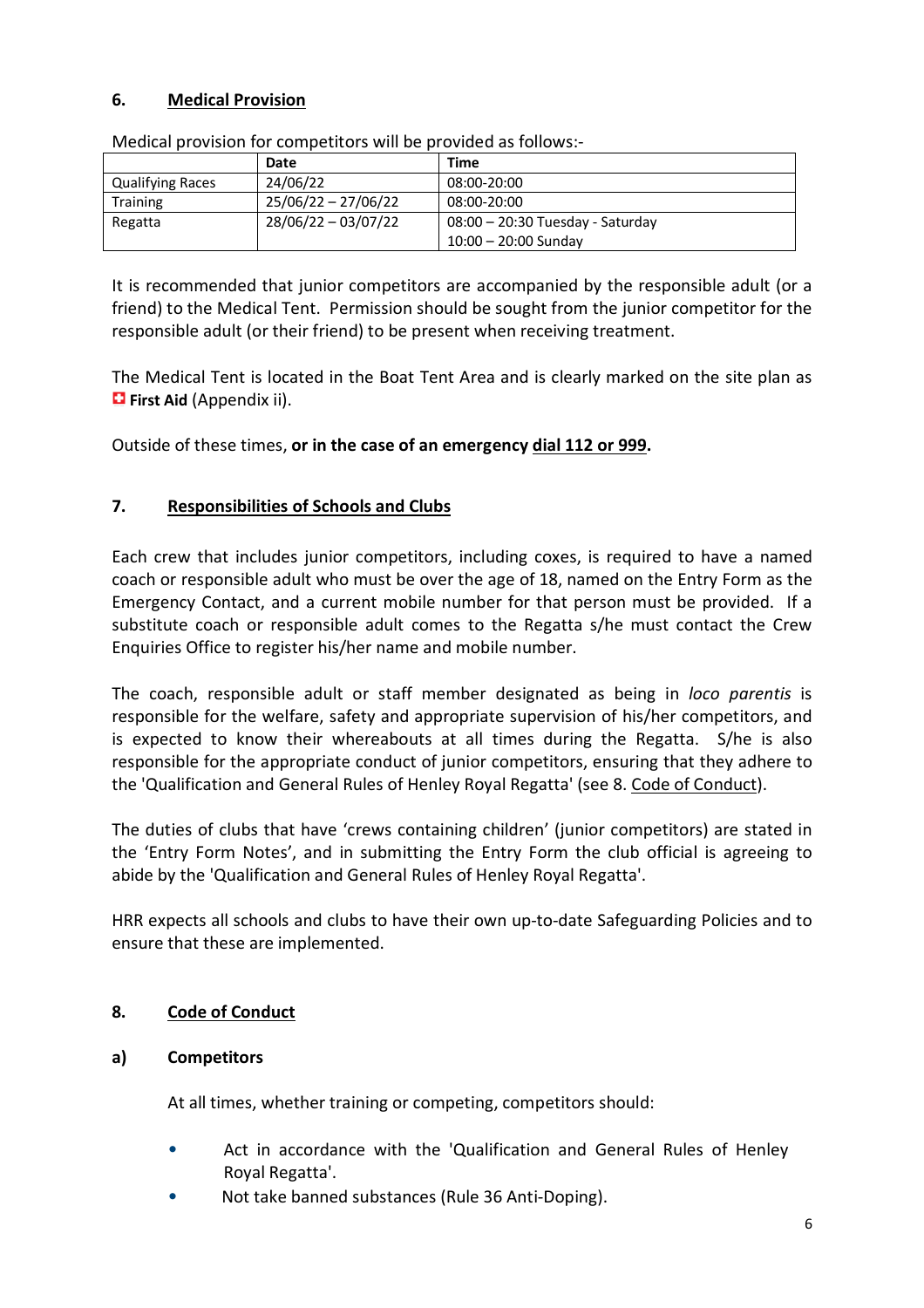#### **8. Code of Conduct (continued)**

#### **a) Competitors (continued)**

- Behave in a sportsmanlike way and treat every competitor, coach, other water user and official with respect and dignity (Rule 42 Unsporting Conduct).
- Study in advance, understand and follow the Rules, regulations and guidelines of HRR with regards to safety, emergency procedures, boating, marshalling and cancellation.
- Follow the directions of marshals, umpires and officials of HRR and accept the decisions of officials of the event.

#### **b) Coaches**

- Take action to report concerns they may have about behaviour towards a child or 'adult at risk'; the Welfare mobile number is posted on the Crew Notice Board in the Boat Tent Area and in the 'Notes and Instructions for Competitors and Coaches' document.
- Ensure that the environment is as safe as possible by assessing and managing risk to an appropriate level.
- Be a role model for all competitors by acting in a sportsmanlike way during training and competition. Treat all individuals during the event with respect at all times.
- Act in accordance with the 'Qualification and General Rules of Henley Royal Regatta'.
- Be responsible for the appropriate conduct of their junior competitors by ensuring that they adhere to the 'Qualification and General Rules of Henley Royal Regatta'.
- Study in advance, understand and follow the Rules, regulations and guidelines of HRR with regards to safety, emergency procedures, boating, marshalling and cancellation.

#### **c) Media (Photography, Filming and Interview)**

HRR recognises that at a sports event many parents and other supporters will wish to take photographs and all participants should be aware of this. The Committee approves audio visual coverage of the Regatta and photography by commercial organisations. Accredited photographers will display a badge to the effect that they are permitted to take photographs. There is also an agreed Code of Conduct for all photographers (Appendix viii).

It is a condition of entry that each competitor consents to the filming and broadcasting of their participation at the Regatta. The HRR Entry Form and Notes clearly state that competitors may be photographed or filmed by amateurs, or professionals who sell their photographs, and these images may be used for identification or publicity purposes. HRR has very limited control over this, as the river banks and area surrounding the Course are open to the public.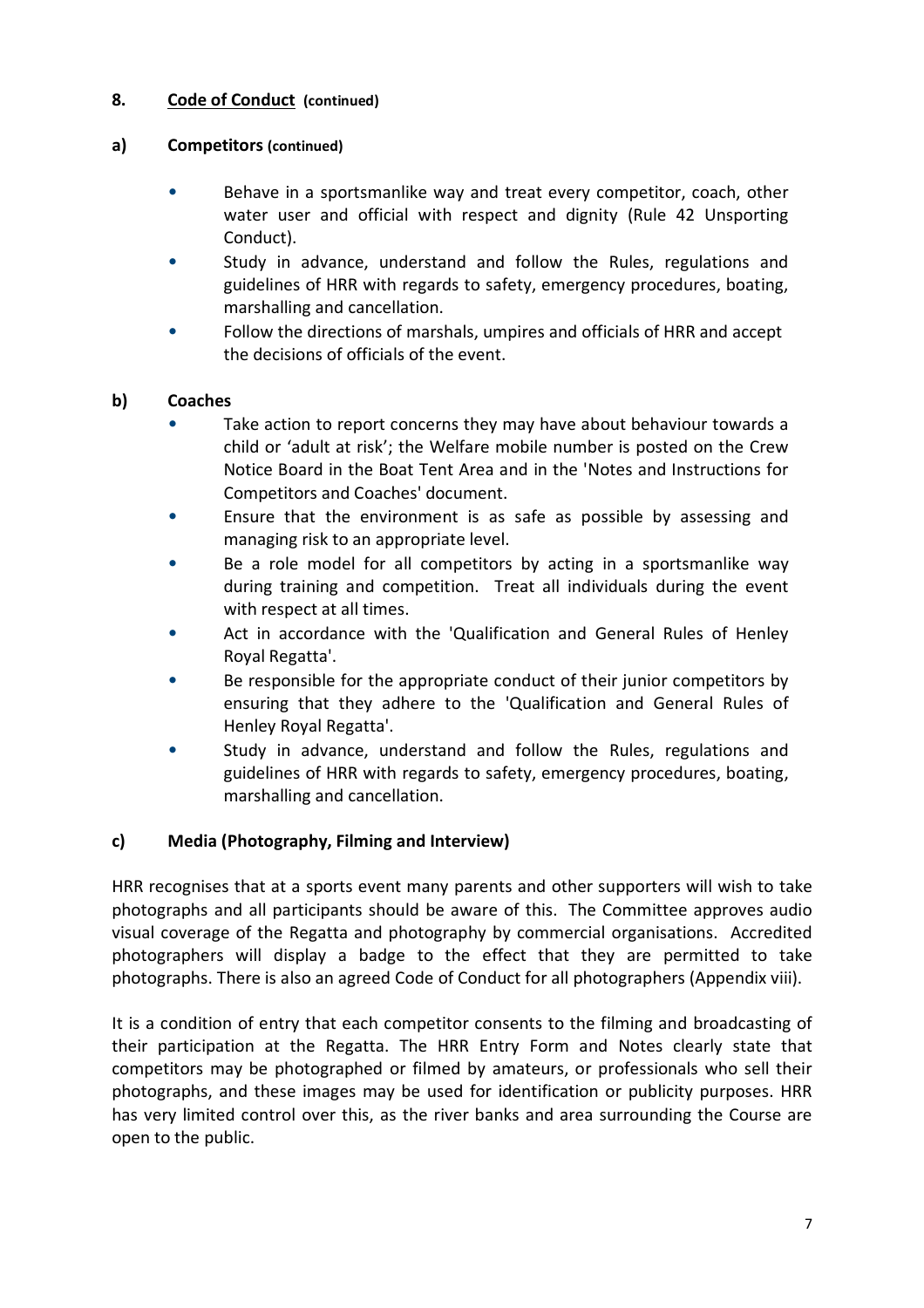#### **8. Code of Conduct (continued)**

#### **c) Media (Photography, Filming and Interview)(continued)**

By submitting the Entry Form, the club is agreeing to allow its competitors and crews to be filmed, interviewed and photographed as stated. The club official is responsible for making parents and guardians aware of the HRR arrangements and obtaining consent.

#### **9. Missing and Found Person Procedure**

#### **a) Missing Person Procedure**

#### **If a child or 'adult at risk' is reported missing to you, advise the individual reporting that HRR has a Missing Person Procedure, reassure them and ascertain:**

- a detailed description of the person; name, age, height, build, clothing, etc.;
- where the person was last seen/located;
- whether the person is with anyone i.e. friends, relatives;
- where the family/group has been during the event;
- contact the Regatta Secretary to relay the details.
- 1.1 Ensure that the individual reporting the missing person, or another individual known to the missing person, remains nearby until the missing person is found.
- 1.2 The Regatta Secretary will confirm the description to be given out over the site. Security Staff should ensure that a person matching the description given is not taken past their post.
- 1.3 The Regatta Secretary informs the EWO, who will decide the appropriate action to be taken and liaise with Race Control to implement.
- 1.4 Once the situation has been resolved, a stand down announcement will be made.
- 1.5 A child should not be left in the care of a single person, and ideally with a male and a female adult if practicable.
- 1.6 In cases where the person is 'separated' rather than 'lost', it is essential that an individual known to the person remains at the point where the individual was last seen in case they return to that point.
- 1.7 Escalation to the Police must be considered according to the circumstances. If the person is not found within 20 minutes the Regatta Secretary must report it to the Police who will take responsibility for further action.

#### **b) Found Person Procedure**

**Where it is apparent that a seemingly unaccompanied child/adult at risk is in an extremely distressed condition, Officials, HRR staff or volunteers should approach the person to ascertain whether s/he is 'lost'.** 

#### **Request the following information and contact the Regatta Secretary to relay the details:**

- detailed description of the person; name, age, height, build, clothing, etc.;
- where the person was found;
- whether the person is with anyone, i.e. friends, relatives;
- where the family/group has been during the event.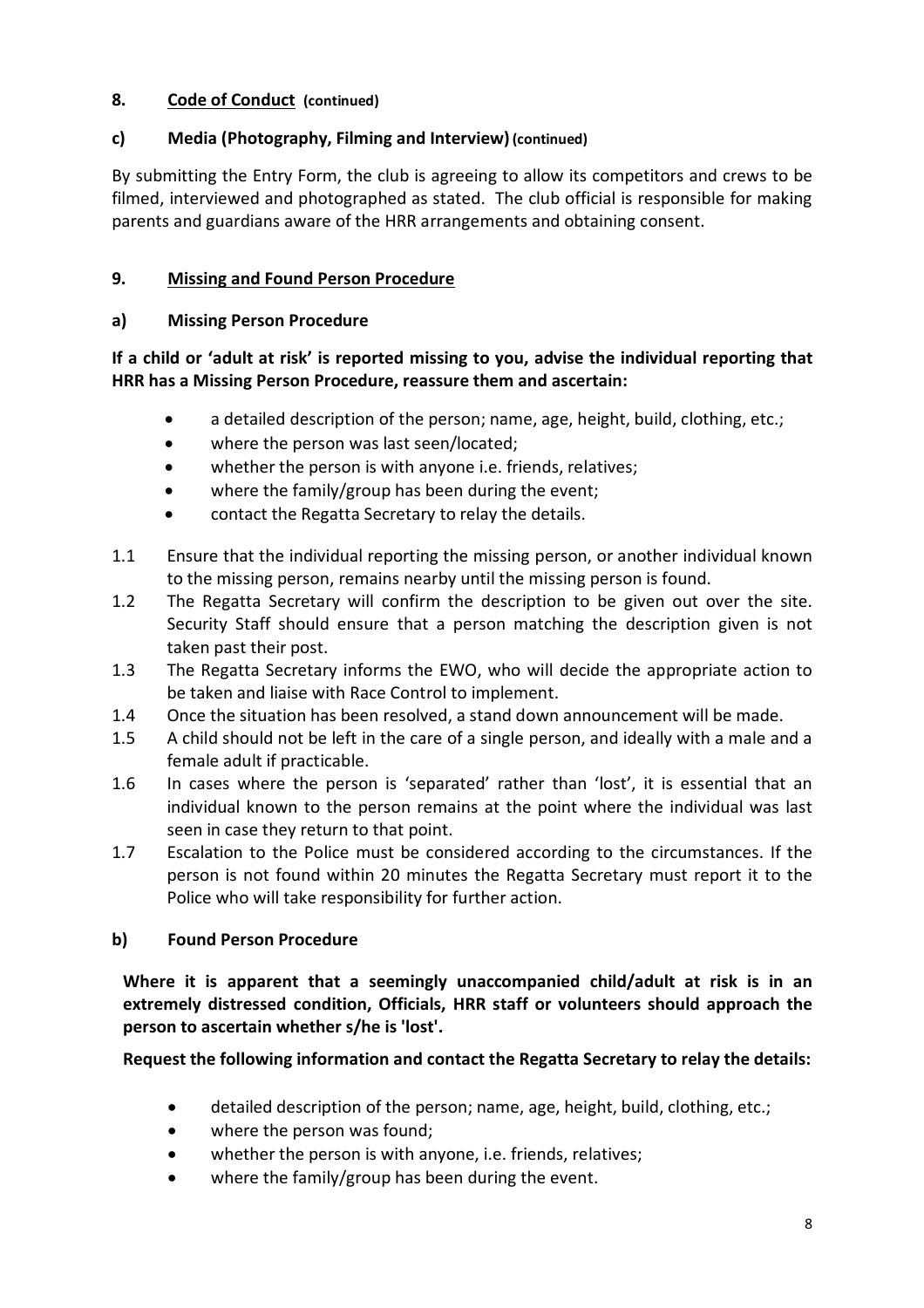#### **9. Missing and Found Person Procedure (continued)**

#### **b) Found Person Procedure (continued)**

- 1.1 The Regatta Secretary will confirm the description to be given out over the site.
- 1.2 The Regatta Secretary informs the EWO who will decide the appropriate action to be taken and liaise with Race Control to implement.
- 1.3 Once the situation has been resolved, a stand down announcement will be made.

#### **c) Communication**

- 1.1 Never broadcast the name of a lost child over the PA system stick to broad descriptors only.
- 1.2 If it is practicable, use a telephone to transmit details to the Regatta Secretary or Security Control.

#### **10. Monitoring of the Safeguarding Plan**

The plan will be reviewed a year after development and then every three years, or in the following circumstances:

- Changes in legislation and/or government guidance.
- As a result of any other significant change or event.

This policy was last reviewed in June 2022.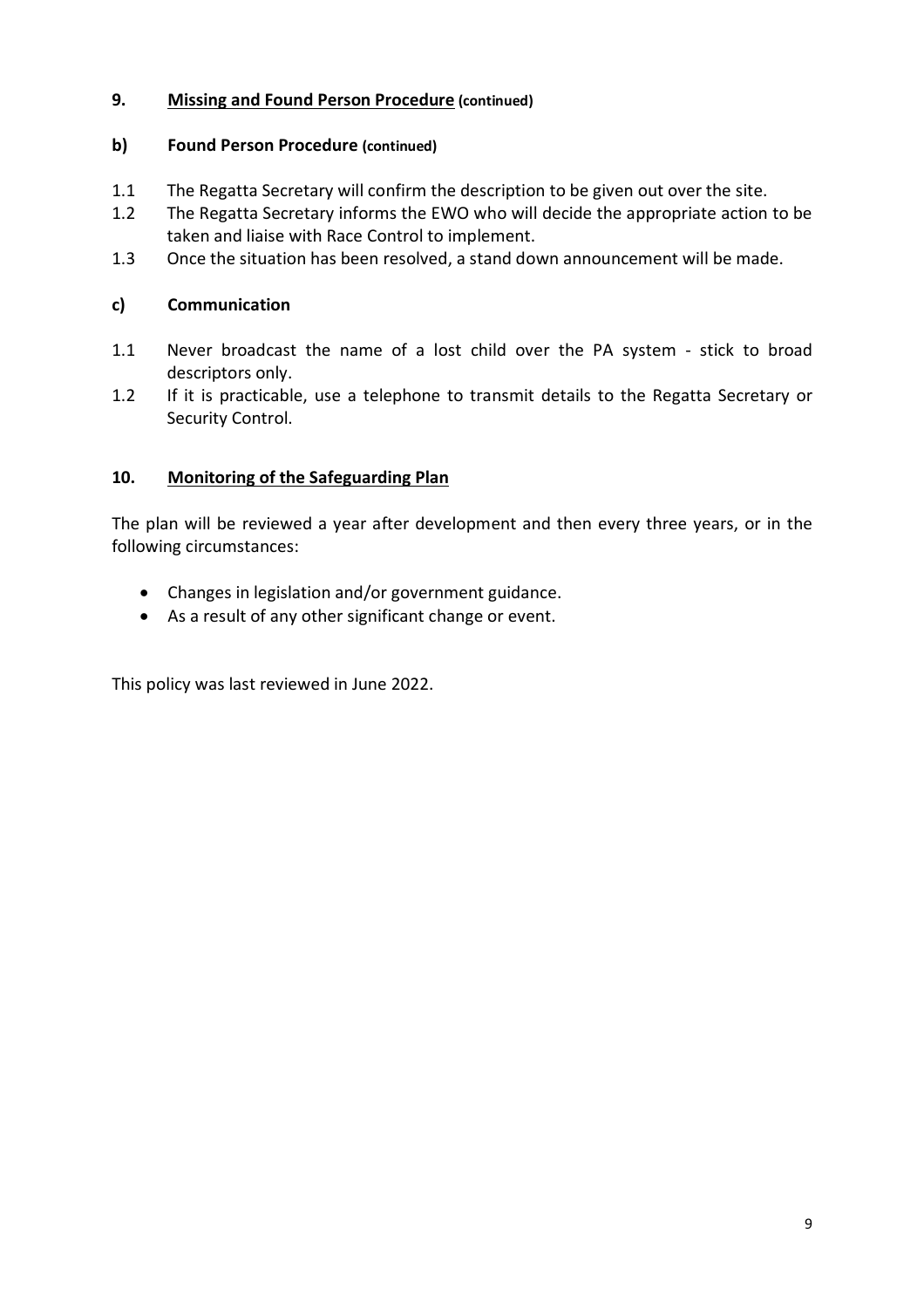#### **If a person is in immediate danger, call 112 or 999**

#### **To report suspected abuse (children and 'adults at risk')**

| Event Welfare Officer (EWO) | Fiona Dennis                                            |
|-----------------------------|---------------------------------------------------------|
| Welfare Assistants (WAs)    | Bruce Eadie and Yewande Adesida (Crew Enquiries)        |
|                             | Catherine Portwain and Juliet Wilson (Secretary's Tent) |
| Welfare Mobile Number:      | 07806 767 435                                           |
|                             |                                                         |

#### **Immediate concerns regarding a child - concerns or allegations of possible abuse call**

- Multi-Agency Safeguarding Hub (MASH) on 0345 050 7666. This number takes you through to Customer Services who will ask a series of questions and triage into MASH where safeguarding concerns are raised.
- Emergency Duty Team (outside office hours): 0800 833 408 • Oxfordshire Safeguarding Children Board 01865 815 843 or www.oscb.org.uk

**To report concerns about a professional or person in a position of trust:** 01865 810 603 or email LADO.safeguardingchildren@oxfordshire.gov.uk (Local Authority Designated Officer).

#### **If you are unsure whether to make a referral**

You can contact the Locality and Community Support Service (LCSS) and request a 'no names' consultation (meaning you don't give the child's name). You can then discuss the situation with them and they will advise you on what to do next. If a referral needs to be made they will advise you of this.

LCSS South (including Henley): 0345 241 2608

#### **Reporting suspected abuse (adults at risk)**

Oxfordshire Safeguarding Adults Board: www.osab.co.uk Safeguarding Triage Team (if you are unsure if it is a safeguarding issue): 01865 328 232 Online form to raise concerns: https://www.oxfordshire.gov.uk/cms/content/raising-safeguarding-concern-public

**Thames Valley Police Non-emergency number: 101 NSPCC Child Protection Helpline (if you are concerned about a child): 0808 800 5000 NSPCC Childline (for children to call): 0800 1111 'Say Something' CSE Helpline (if you are concerned about Child Sexual Exploitation): 116 000**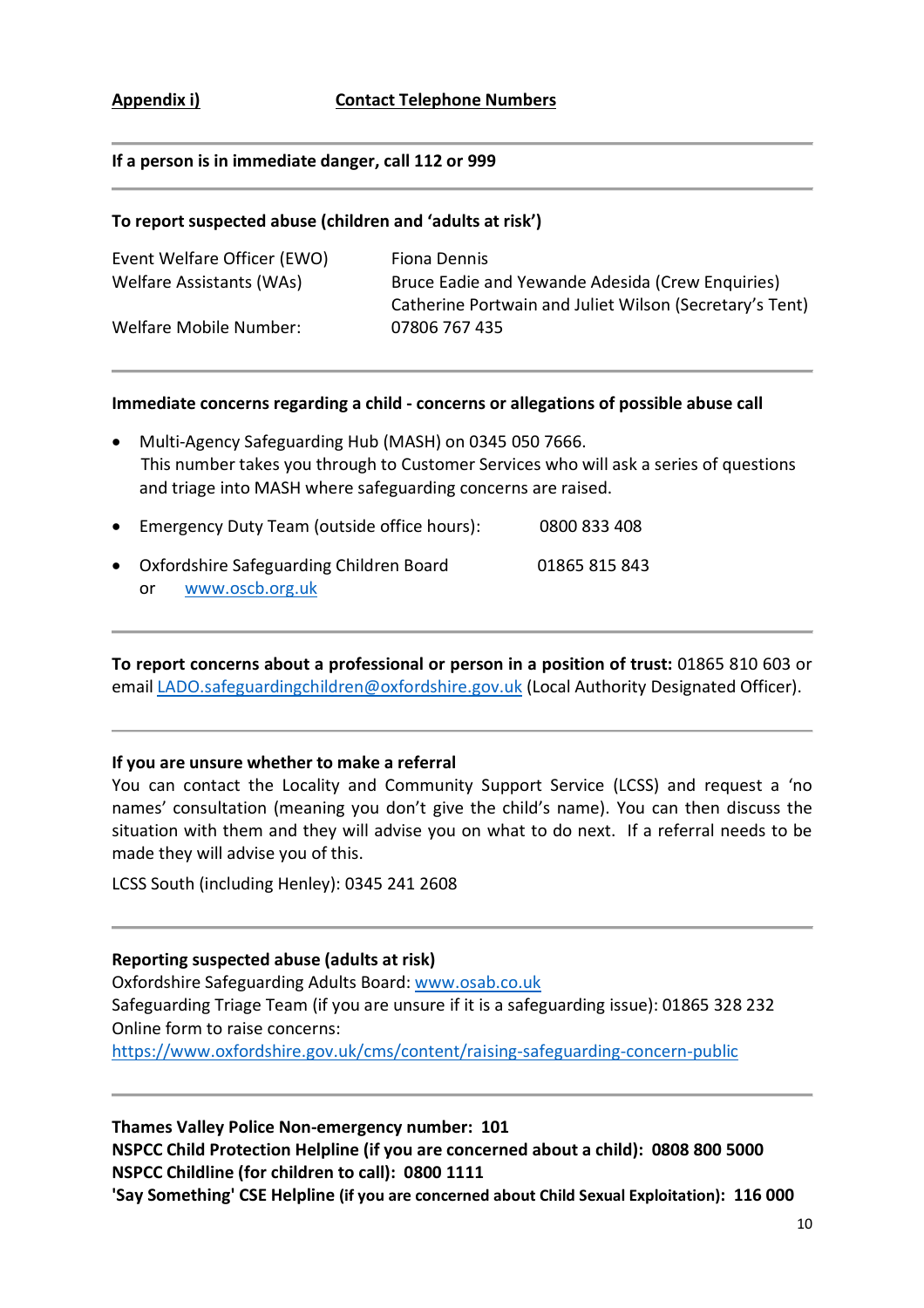

**Appendix ii)** Site Plan (2022)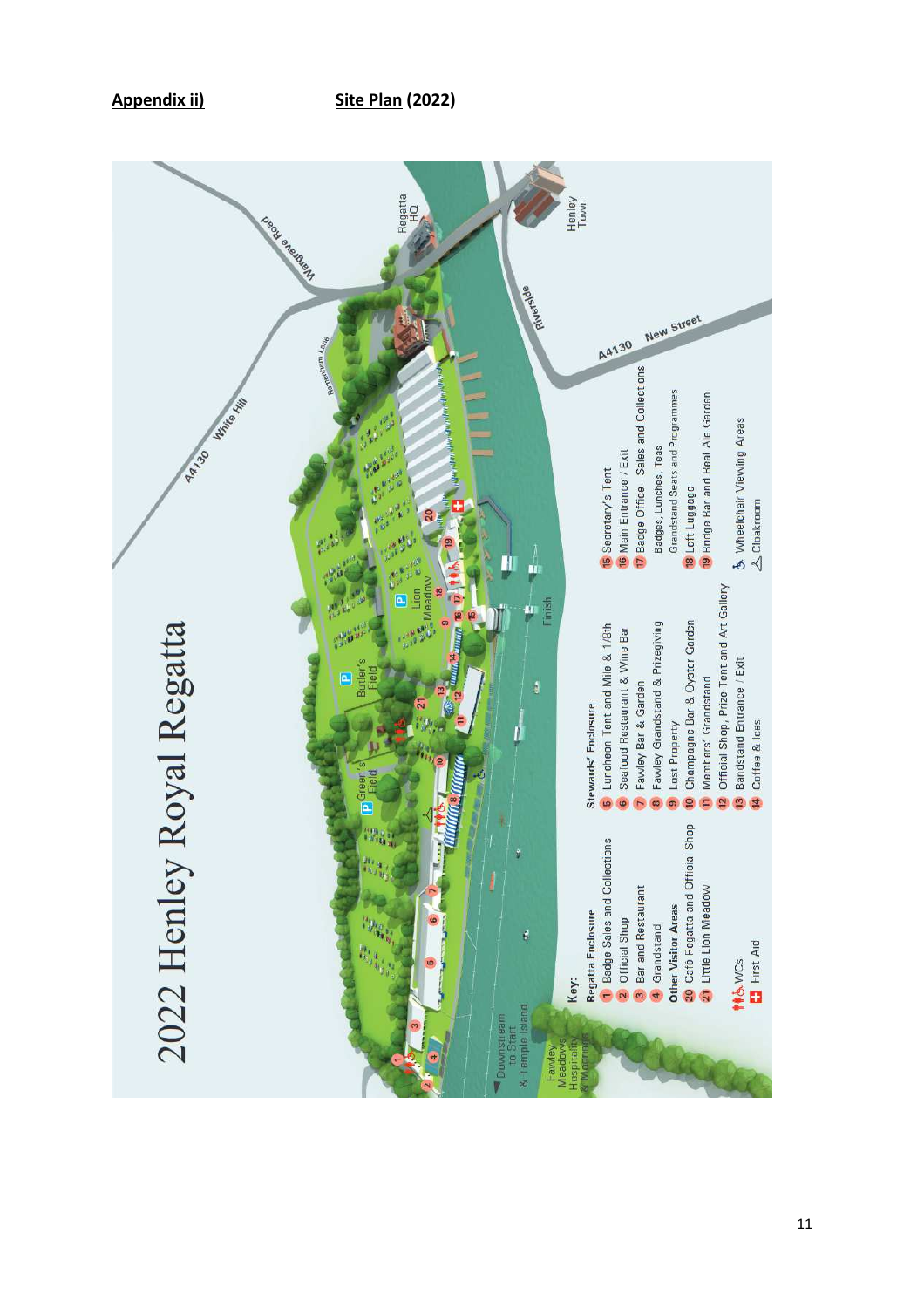#### **Procedure for dealing with any concern raised relating to a Safeguarding / Welfare issue**

**Welfare Team** Event Welfare Officer - Fiona Dennis

Welfare Assistants - Bruce Eadie and Yewande Adesida (Crew Enquiries Office) Catherine Portwain and Juliet Wilson (Secretary's Tent)

#### **Welfare mobile number 07806 767 435**

In the event of one of the Welfare Assistants not being available, please contact the Regatta Secretary in the Secretary's Tent on 01491 572 153.

One of the Welfare Assistants will retain the Welfare mobile and will have direct contact with the Event Welfare Officer should they need to refer an incident.

**Procedure for addressing any concern that is raised**

- Inform the Welfare Assistant of any concern relating to the welfare of a child (anyone under the age of 18) or adult at risk. The Welfare Assistants are located in the Secretary's Tent and in the Crew Enquiries Office, or can be contacted by the Welfare mobile - number above.
- If they are unavailable contact the Regatta Secretary.
- The person reporting the concern should complete a short '*Concern Reporting Form*', giving details of what happened, where the incident took place, when, who was involved, and where the individual(s) can be located. Copies of the form are available from the Welfare Assistants located in the Secretary's Tent and in the Crew Enquiries Office.
- The Welfare Assistant will speak to the individual to make an initial assessment. If possible they will resolve the concern.
- If a resolution cannot be achieved, the Welfare Assistant will contact the Event Welfare Officer who will decide on the appropriate action.
- In the case of an emergency and the Event Welfare Officer is unavailable, the Welfare Assistant will contact the Regatta Secretary.
- All concerns raised will be recorded by the Event Welfare Officer or Welfare Assistant and stored securely by the Regatta Secretary.

#### **If an incident concerns a professional or person in a position of trust and requires referral to an outside agency, contact:**

| Multi-Agency Safeguarding Hub (for immediate<br>safeguarding concerns; a child is deemed at risk<br>or has potentially suffered significant harm) | <b>Telephone</b> |                                              |
|---------------------------------------------------------------------------------------------------------------------------------------------------|------------------|----------------------------------------------|
| Oxfordshire MASH (08:30 to 17:00) Mon to Thu<br>(08:30 to 16:00) Friday                                                                           | 0345 050 7666    |                                              |
| Oxfordshire MASH (out of hours)                                                                                                                   | 0800 833 408     |                                              |
| <b>Oxfordshire Local Authority Designated Officer</b>                                                                                             | <b>Telephone</b> | Email                                        |
| Team office number                                                                                                                                | 01865 810 603    | lado.safeguardingchildren@oxfordshire.gov.uk |
| <b>British Rowing Lead Safeguarding Officer</b>                                                                                                   | <b>Telephone</b> | Email                                        |
| Marquel Ellis-Brookes                                                                                                                             | 0208 237 6700    | lso@britishrowing.org                        |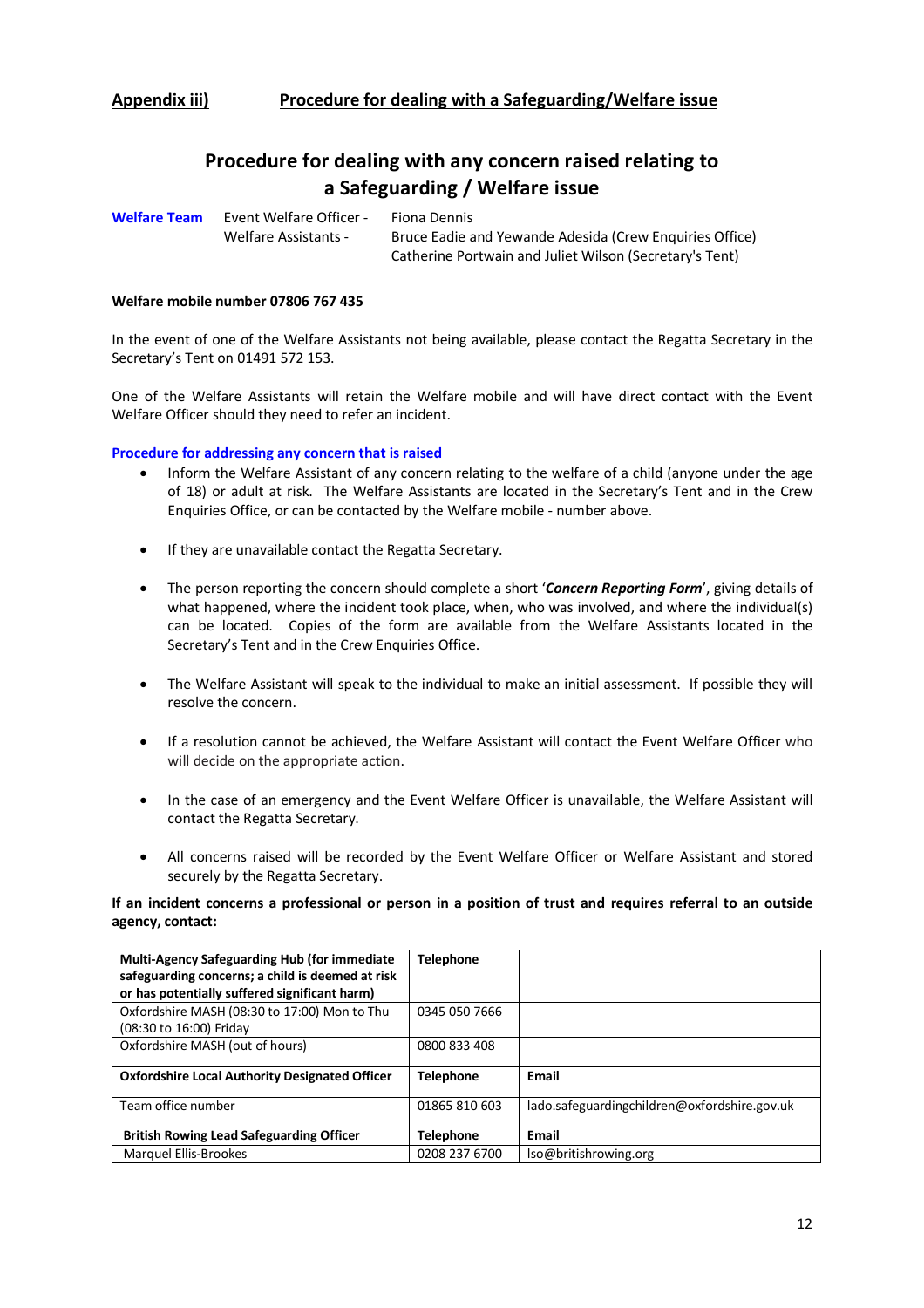#### **Appendix iv)**

#### **Procedure for dealing with a Safeguarding/Welfare issue –flowchart**

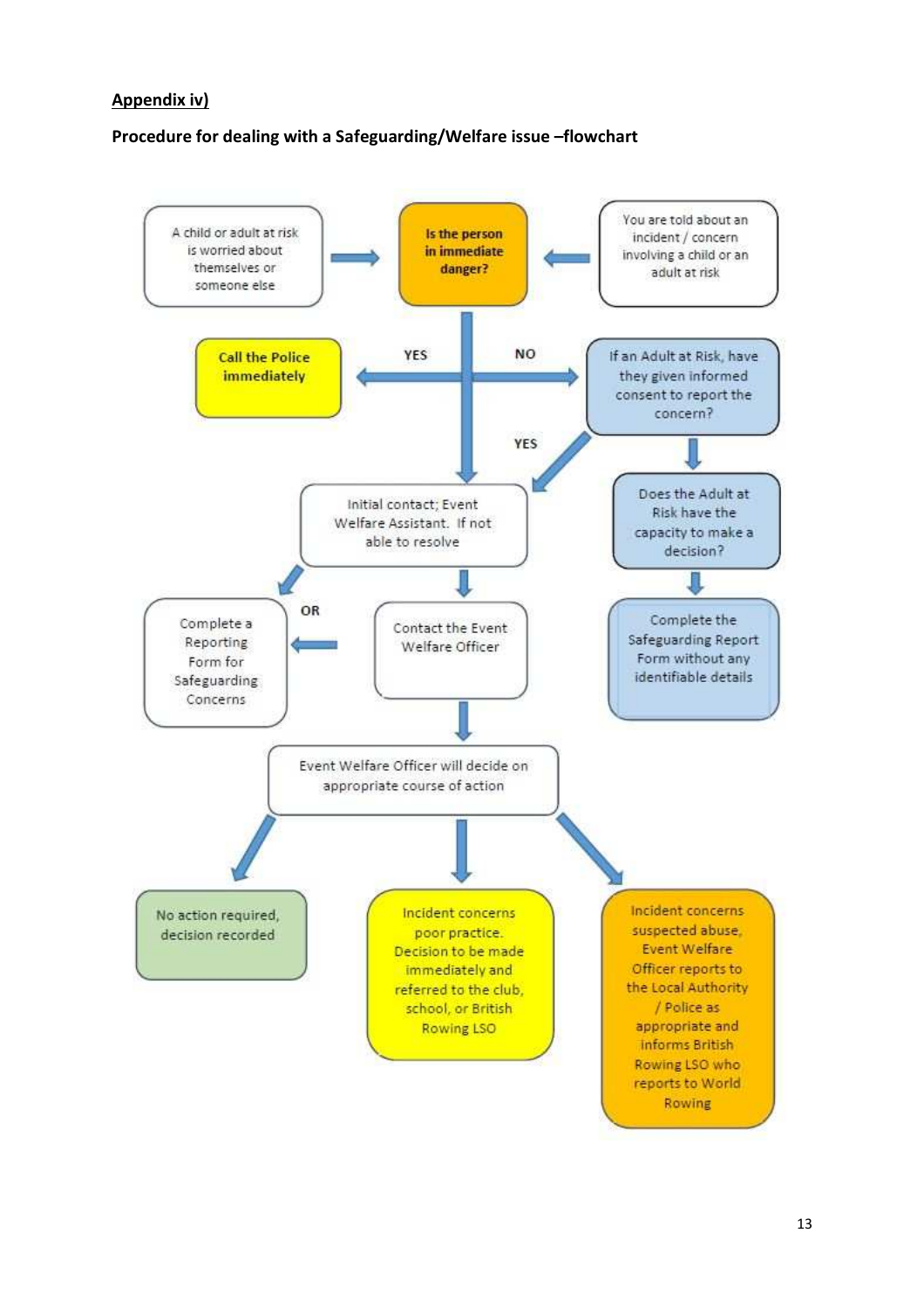**Initial Issue/Concern Reporting Form** 

### Please complete this form if you have a concern or an issue relating to someone or something at

| <b>Henley Royal Regatta 2022</b>                                                              |                                                 |  |  |  |  |  |  |
|-----------------------------------------------------------------------------------------------|-------------------------------------------------|--|--|--|--|--|--|
| Your name:                                                                                    | Your role at HRR:                               |  |  |  |  |  |  |
|                                                                                               |                                                 |  |  |  |  |  |  |
| Contact information (you):                                                                    |                                                 |  |  |  |  |  |  |
| Address:                                                                                      |                                                 |  |  |  |  |  |  |
|                                                                                               | Postcode:                                       |  |  |  |  |  |  |
| Telephone numbers:                                                                            | Email address:                                  |  |  |  |  |  |  |
| Child's/adult at risk's name:                                                                 | Date of birth (if child):                       |  |  |  |  |  |  |
| Child's/adult's ethnic origin:                                                                | Does the child/adult at risk have a disability: |  |  |  |  |  |  |
| Please state                                                                                  | Please state                                    |  |  |  |  |  |  |
| Child's/adult's gender:                                                                       |                                                 |  |  |  |  |  |  |
| Male<br>п                                                                                     |                                                 |  |  |  |  |  |  |
| Female<br>П                                                                                   |                                                 |  |  |  |  |  |  |
| Parent/guardian/emergency contact name:                                                       |                                                 |  |  |  |  |  |  |
|                                                                                               |                                                 |  |  |  |  |  |  |
| Contact information for parent/guardian/emergency contact:                                    |                                                 |  |  |  |  |  |  |
| Address:                                                                                      |                                                 |  |  |  |  |  |  |
|                                                                                               | Postcode:                                       |  |  |  |  |  |  |
| Telephone numbers:                                                                            | Email address:                                  |  |  |  |  |  |  |
| Has parent/guardian/emergency contact been notified of this incident?                         |                                                 |  |  |  |  |  |  |
| Yes<br>п                                                                                      |                                                 |  |  |  |  |  |  |
| - No<br>П                                                                                     |                                                 |  |  |  |  |  |  |
| If YES please provide details of what was said/action agreed:                                 |                                                 |  |  |  |  |  |  |
|                                                                                               |                                                 |  |  |  |  |  |  |
|                                                                                               |                                                 |  |  |  |  |  |  |
| Are you reporting your own concerns or responding to concerns raised by someone else:         |                                                 |  |  |  |  |  |  |
| Responding to my own concerns<br>$\Box$                                                       |                                                 |  |  |  |  |  |  |
| Responding to concerns raised by someone else                                                 |                                                 |  |  |  |  |  |  |
| If responding to concerns raised by someone else:<br>Please provide further information below |                                                 |  |  |  |  |  |  |
| Name:                                                                                         |                                                 |  |  |  |  |  |  |
|                                                                                               |                                                 |  |  |  |  |  |  |
| Position within the sport or relationship to the child/adult at risk:                         |                                                 |  |  |  |  |  |  |
| Telephone numbers:                                                                            | Email address:                                  |  |  |  |  |  |  |
| Date(s) and time(s) of incident:                                                              |                                                 |  |  |  |  |  |  |
|                                                                                               |                                                 |  |  |  |  |  |  |
| Details of the incident or concerns:                                                          |                                                 |  |  |  |  |  |  |
| Include other relevant information, such as description of any injuries and whether you are   |                                                 |  |  |  |  |  |  |
| recording this incident as fact, opinion or hearsay.                                          |                                                 |  |  |  |  |  |  |
|                                                                                               |                                                 |  |  |  |  |  |  |
|                                                                                               |                                                 |  |  |  |  |  |  |
|                                                                                               |                                                 |  |  |  |  |  |  |
|                                                                                               |                                                 |  |  |  |  |  |  |
|                                                                                               |                                                 |  |  |  |  |  |  |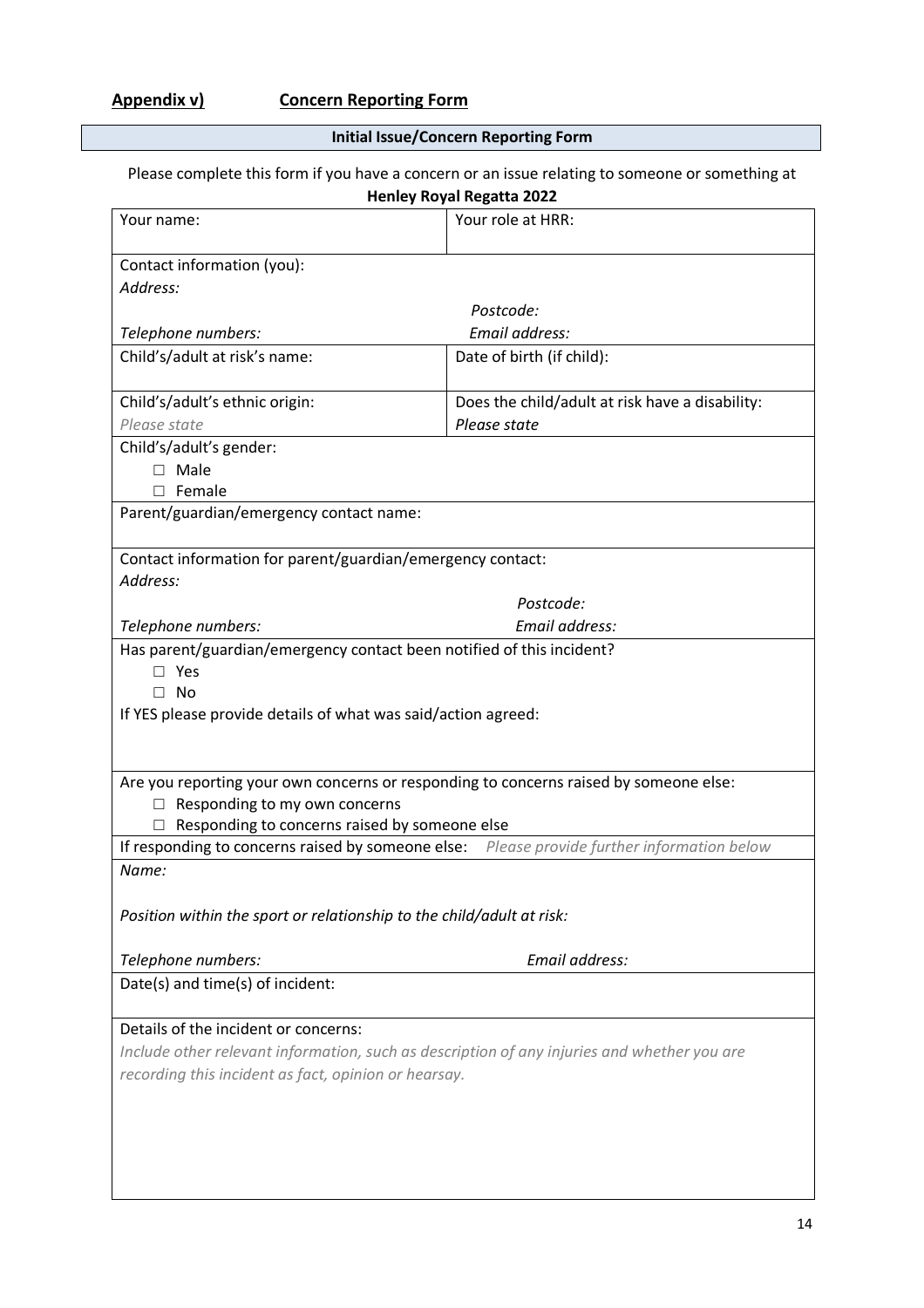|                                                          | Child's/adult at risk's account of the incident:                                             |                    |  |  |  |  |  |
|----------------------------------------------------------|----------------------------------------------------------------------------------------------|--------------------|--|--|--|--|--|
|                                                          |                                                                                              |                    |  |  |  |  |  |
|                                                          |                                                                                              |                    |  |  |  |  |  |
|                                                          |                                                                                              |                    |  |  |  |  |  |
|                                                          |                                                                                              |                    |  |  |  |  |  |
|                                                          |                                                                                              |                    |  |  |  |  |  |
|                                                          | Please provide any witness accounts of the incident:                                         |                    |  |  |  |  |  |
|                                                          |                                                                                              |                    |  |  |  |  |  |
|                                                          |                                                                                              |                    |  |  |  |  |  |
|                                                          |                                                                                              |                    |  |  |  |  |  |
|                                                          |                                                                                              |                    |  |  |  |  |  |
|                                                          |                                                                                              |                    |  |  |  |  |  |
|                                                          | Please provide details of any witnesses to the incident:                                     |                    |  |  |  |  |  |
| Name:                                                    |                                                                                              |                    |  |  |  |  |  |
|                                                          |                                                                                              |                    |  |  |  |  |  |
|                                                          | Position within the club or relationship to the child/adult at risk:                         |                    |  |  |  |  |  |
|                                                          |                                                                                              |                    |  |  |  |  |  |
| Date of birth (if child):                                |                                                                                              |                    |  |  |  |  |  |
|                                                          |                                                                                              |                    |  |  |  |  |  |
| Address:                                                 |                                                                                              | Postcode:          |  |  |  |  |  |
| Telephone number:                                        |                                                                                              | Email address:     |  |  |  |  |  |
|                                                          | Please provide details of any person involved in this incident or alleged to have caused the |                    |  |  |  |  |  |
| incident / injury:                                       |                                                                                              |                    |  |  |  |  |  |
| Name:                                                    |                                                                                              |                    |  |  |  |  |  |
|                                                          |                                                                                              |                    |  |  |  |  |  |
|                                                          | Position within the club or relationship to the child/adult at risk:                         |                    |  |  |  |  |  |
|                                                          |                                                                                              |                    |  |  |  |  |  |
| Date of birth (if child):                                |                                                                                              |                    |  |  |  |  |  |
|                                                          |                                                                                              |                    |  |  |  |  |  |
| Address:<br>Postcode:                                    |                                                                                              |                    |  |  |  |  |  |
| Telephone number:<br>Email address:                      |                                                                                              |                    |  |  |  |  |  |
|                                                          | Please provide details of action taken to date:                                              |                    |  |  |  |  |  |
|                                                          |                                                                                              |                    |  |  |  |  |  |
|                                                          |                                                                                              |                    |  |  |  |  |  |
| Has the incident been reported to any external agencies? |                                                                                              |                    |  |  |  |  |  |
| $\square$ Yes                                            |                                                                                              |                    |  |  |  |  |  |
| $\Box$ No                                                |                                                                                              |                    |  |  |  |  |  |
| If YES please provide further details:                   |                                                                                              |                    |  |  |  |  |  |
| Name of organisation / agency:                           |                                                                                              |                    |  |  |  |  |  |
| Contact person:                                          |                                                                                              |                    |  |  |  |  |  |
| Telephone number(s):<br>Email address:                   |                                                                                              |                    |  |  |  |  |  |
|                                                          |                                                                                              |                    |  |  |  |  |  |
| Agreed action or advice given:                           |                                                                                              |                    |  |  |  |  |  |
|                                                          |                                                                                              |                    |  |  |  |  |  |
| <b>Your Signature:</b>                                   |                                                                                              | <b>Print name:</b> |  |  |  |  |  |
|                                                          |                                                                                              |                    |  |  |  |  |  |
| Date:                                                    |                                                                                              |                    |  |  |  |  |  |

**Please pass this form to the Event Welfare Officer at the Regatta.**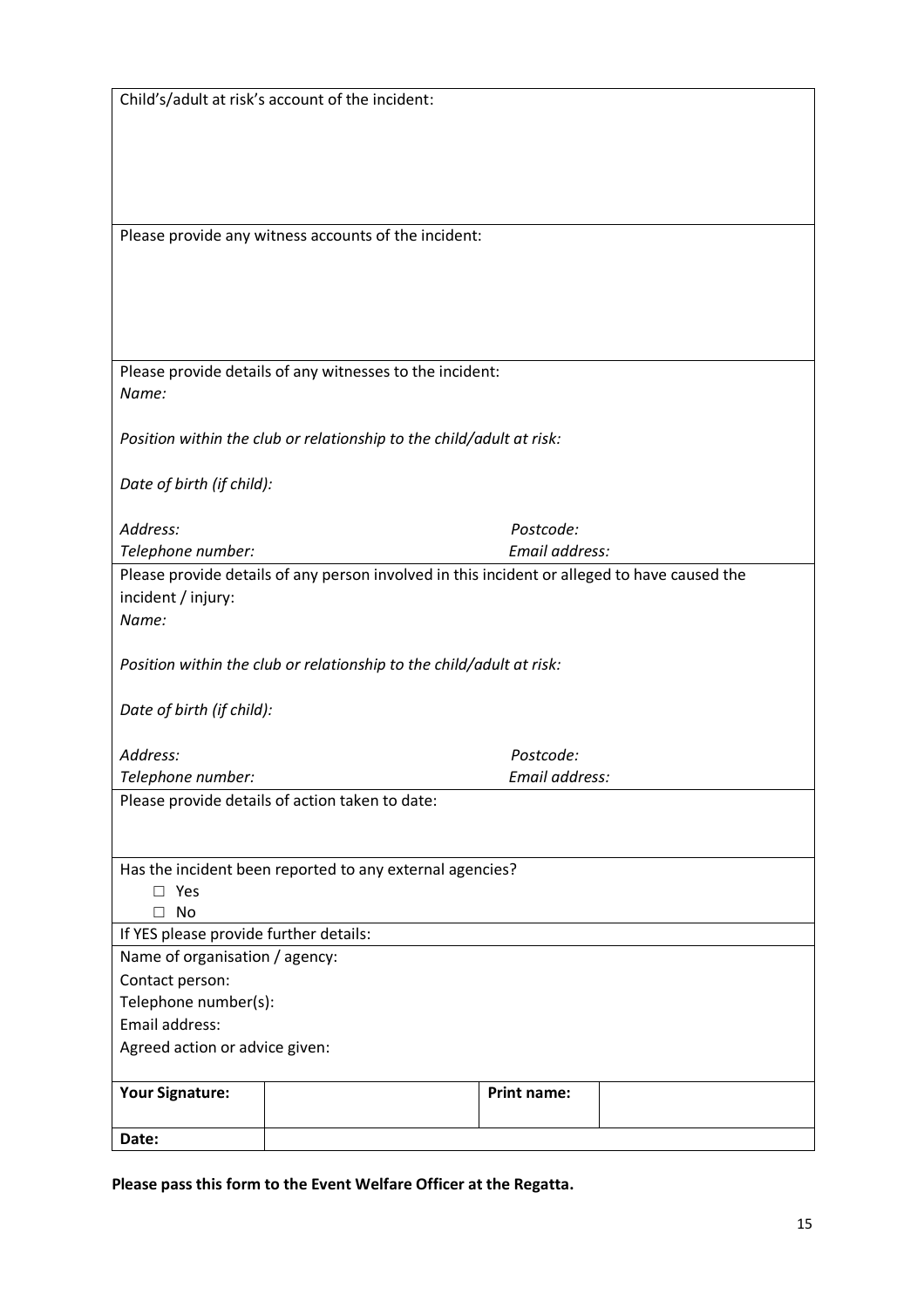#### **Appendix vi) Missing Persons Reporting Structure**

Any child/adult at risk who goes missing should be reported to the nearest official or volunteer. The official/volunteer should ascertain the time and place where the person was last seen, and a physical description of the missing person. This must be reported immediately to the Regatta Secretary who will inform all staff on entrance/exit points to monitor all entry and exit points. No broadcast should state the name of the person but should include a general description. The Regatta Secretary to inform the EWO who will decide on the appropriate course of action. If the missing person is not located within 20 minutes the Police will be informed.

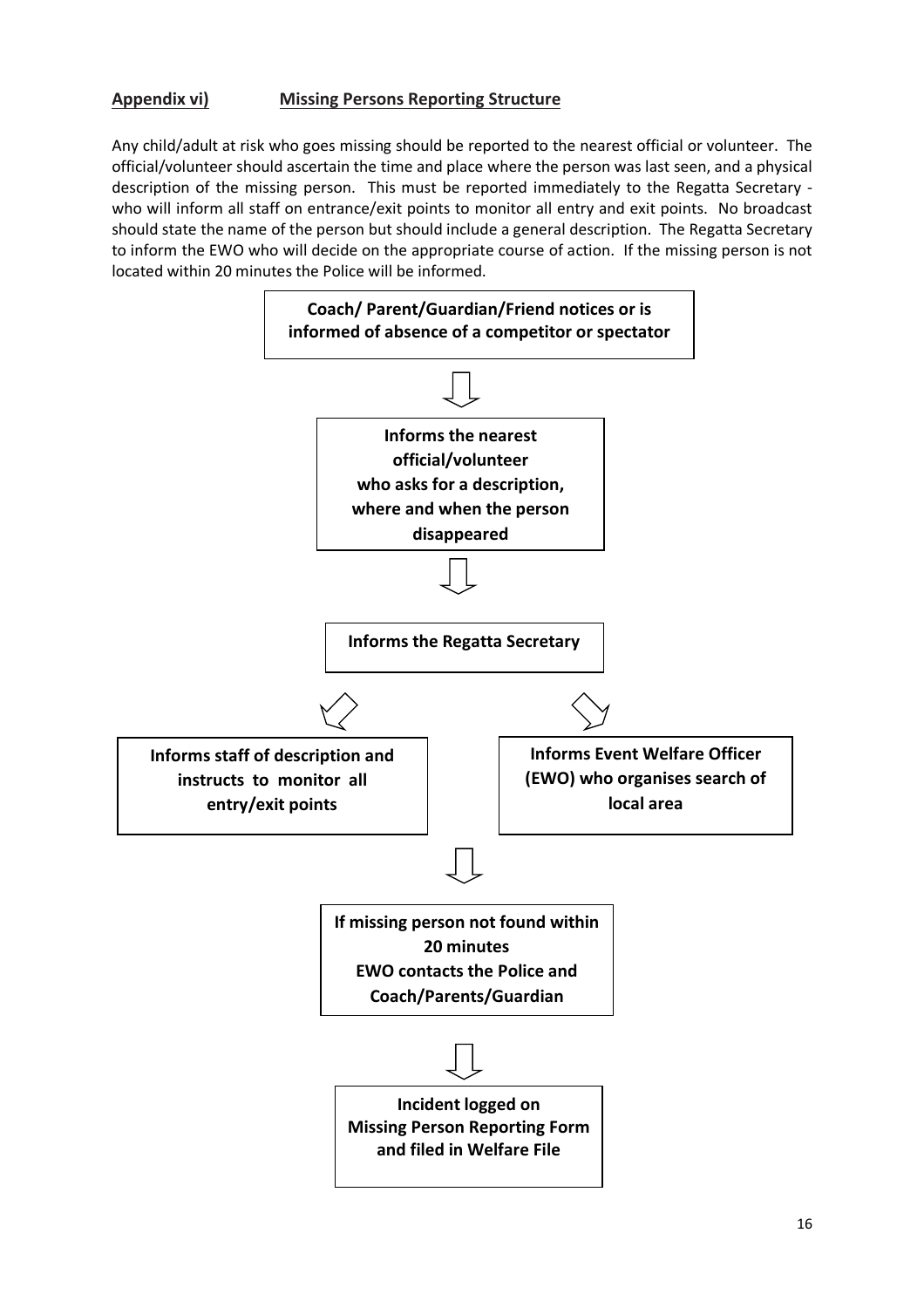#### **Appendix vii) Missing and Found Person Reporting Forms**

**MISSING PERSON FORM Date:** …………………………………………...…………

#### **PRIVATE & CONFIDENTIAL: NO PERSONAL DETAILS WILL BE DIVULGED OR STORED ON A COMPUTER.**

#### **FOR SECURITY, A PHOTO MAY BE TAKEN OF THE PARENT/GUARDIAN WHEN THE MISSING PERSON IS COLLECTED.**

| <b>MISSING PERSON'S DETAILS:</b>                                                          |                                            |  |  |                           |                                              |          |  |
|-------------------------------------------------------------------------------------------|--------------------------------------------|--|--|---------------------------|----------------------------------------------|----------|--|
| Full name:                                                                                |                                            |  |  |                           |                                              |          |  |
| Nickname:                                                                                 |                                            |  |  |                           | Male / Female                                | (delete) |  |
| Time reported:                                                                            |                                            |  |  |                           | am / pm                                      | (delete) |  |
| Where last seen:                                                                          |                                            |  |  |                           |                                              |          |  |
| Description:                                                                              | $D.O.B$ :<br>Age:                          |  |  |                           | Clothing:                                    |          |  |
|                                                                                           | Build:                                     |  |  |                           |                                              |          |  |
|                                                                                           | Hair colour:                               |  |  |                           |                                              |          |  |
|                                                                                           | Eyes:                                      |  |  |                           |                                              |          |  |
|                                                                                           | Height:                                    |  |  |                           |                                              |          |  |
|                                                                                           | Distinguishing marks:                      |  |  |                           |                                              |          |  |
|                                                                                           |                                            |  |  |                           | DETAILS OF PARENT/GUARDIAN/PERSON REPORTING: |          |  |
| Name:                                                                                     |                                            |  |  |                           |                                              |          |  |
| Address:                                                                                  |                                            |  |  |                           |                                              |          |  |
| Mobile:                                                                                   |                                            |  |  |                           |                                              |          |  |
| Home Telephone:                                                                           |                                            |  |  | Details of ID             |                                              |          |  |
|                                                                                           | If Photo taken - confirm filename/location |  |  |                           |                                              |          |  |
| How did you get to the event? Train/Tube/Coach/bus/<br>taxi/car/walk* (delete)            |                                            |  |  | (*If car, where parked?): |                                              |          |  |
| <b>DETAILS OF PERSON FILLING IN FORM:</b>                                                 |                                            |  |  |                           |                                              |          |  |
| Name:                                                                                     | Signature:                                 |  |  |                           |                                              |          |  |
| <b>REPATRIATION</b>                                                                       |                                            |  |  |                           |                                              |          |  |
| Time found:                                                                               |                                            |  |  |                           | am / pm                                      | (delete) |  |
| Where found:                                                                              |                                            |  |  |                           | Found by:                                    |          |  |
| Notes: record any Police involvement OR refusal of parent to stay at Missing Person Point |                                            |  |  |                           |                                              |          |  |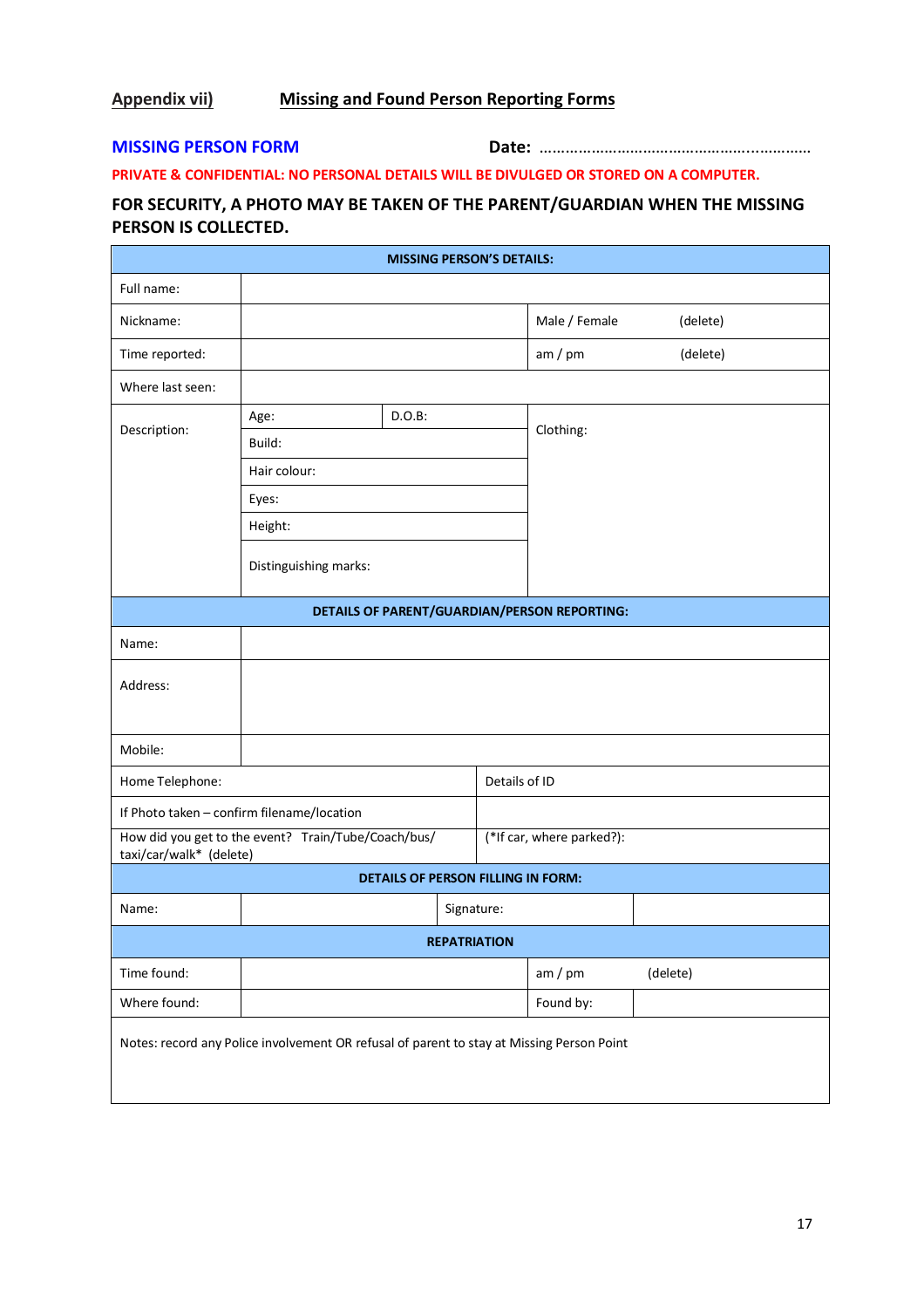#### **PRIVATE & CONFIDENTIAL: NO PERSONAL DETAILS WILL BE DIVULGED OR STORED ON A COMPUTER.**

#### **FOR SECURITY, A PHOTO MAY BE TAKEN OF THE PARENT/GUARDIAN WHEN THE MISSING PERSON IS COLLECTED.**

| <b>FOUND PERSON'S DETAILS</b>             |                                                     |                                |  |                       |          |  |  |
|-------------------------------------------|-----------------------------------------------------|--------------------------------|--|-----------------------|----------|--|--|
| Full name:                                |                                                     |                                |  |                       |          |  |  |
| Nickname:                                 |                                                     |                                |  | male / female         | (delete) |  |  |
| Time reported:                            |                                                     |                                |  | am / pm               | (delete) |  |  |
| Where found:                              |                                                     |                                |  | Found by:             |          |  |  |
|                                           | $D.O.B$ :<br>Age:                                   |                                |  |                       |          |  |  |
| Description:                              | Build:                                              |                                |  | Clothing:             |          |  |  |
|                                           | Hair colour:                                        |                                |  |                       |          |  |  |
|                                           | Eyes:                                               |                                |  |                       |          |  |  |
|                                           | Height:                                             |                                |  |                       |          |  |  |
|                                           | Distinguishing marks:                               |                                |  |                       |          |  |  |
|                                           | How did you get to Regatta? Train/Car/Bus/Taxi/Walk |                                |  | If Car, where parked? |          |  |  |
| Name of Parent/Guardian                   |                                                     |                                |  | Mobile No.:           |          |  |  |
|                                           |                                                     |                                |  | Home No.:             |          |  |  |
| Address                                   |                                                     |                                |  |                       |          |  |  |
|                                           |                                                     | <b>DETAILS OF REPATRIATION</b> |  |                       |          |  |  |
| Time advised to Regatta Control:<br>Time: |                                                     |                                |  |                       |          |  |  |
| Name of Parent:                           |                                                     |                                |  |                       |          |  |  |
| Address:                                  |                                                     |                                |  |                       |          |  |  |
| Mobile:                                   |                                                     |                                |  |                       |          |  |  |
| Home Telephone:                           |                                                     |                                |  | Details of ID seen    |          |  |  |
|                                           | If Photo taken - confirm filename/location          |                                |  |                       |          |  |  |
| <b>ESCALATION</b>                         |                                                     |                                |  |                       |          |  |  |
| Time advised to Regatta Control:          |                                                     |                                |  |                       |          |  |  |
| DETAILS OF PERSON FILLING IN FORM         |                                                     |                                |  |                       |          |  |  |
| Signature:<br>Name:                       |                                                     |                                |  |                       |          |  |  |
| <b>RESULT</b>                             |                                                     |                                |  |                       |          |  |  |
| Notes - Put all relevant details here:    |                                                     |                                |  |                       |          |  |  |
|                                           |                                                     |                                |  |                       |          |  |  |